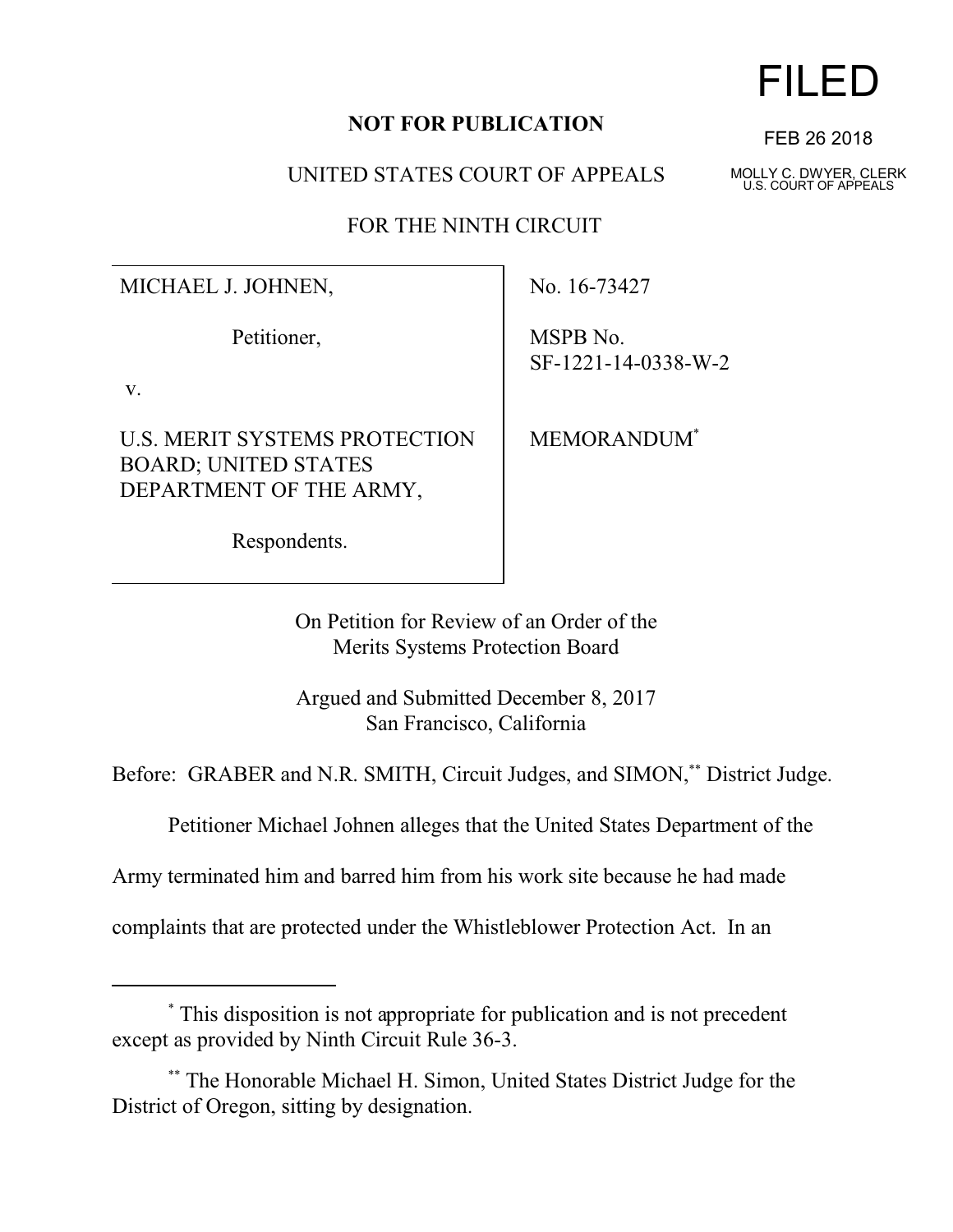opinion filed this date, pertaining to other issues, we dismiss the petition in part and deny it in part. This disposition concerns only the question whether Petitioner exhausted administrative remedies with the Office of Special Counsel with respect to his oral complaint made to supervisors on July 25, 2013, as required by 5 U.S.C. § 1214(a)(3), so as to give the United States Merit Systems Protection Board jurisdiction over his appeal to that body. On de novo review, Daniels v. Merit Sys. Prot. Bd., 832 F.3d 1049, 1054 (9th Cir. 2016), we grant and remand.

Petitioner's 2014 written complaint, fairly read, encompassed the oral complaint that Petitioner had made on July 25, 2013, to Deputy Garrison Commander Mark Hamelin and General Donna Williams, concerning nepotism. Petitioner stated that an Army official had engaged improperly in nepotism and had retaliated against him because he had opposed her actions. We conclude that the written complaint gave sufficiently detailed and clear notice and, thus, that the Board erred in holding that it lacked jurisdiction over this claim. When the Board reconsiders this claim on remand, it also must reconsider the related evidentiary rulings that precluded evidence concerning the July 25, 2013 oral complaint and concerning nepotism and other related issues.

**Petition DISMISSED as to the United States Merit Systems Protection Board; as to the United States Department of the Army, petition DENIED in**